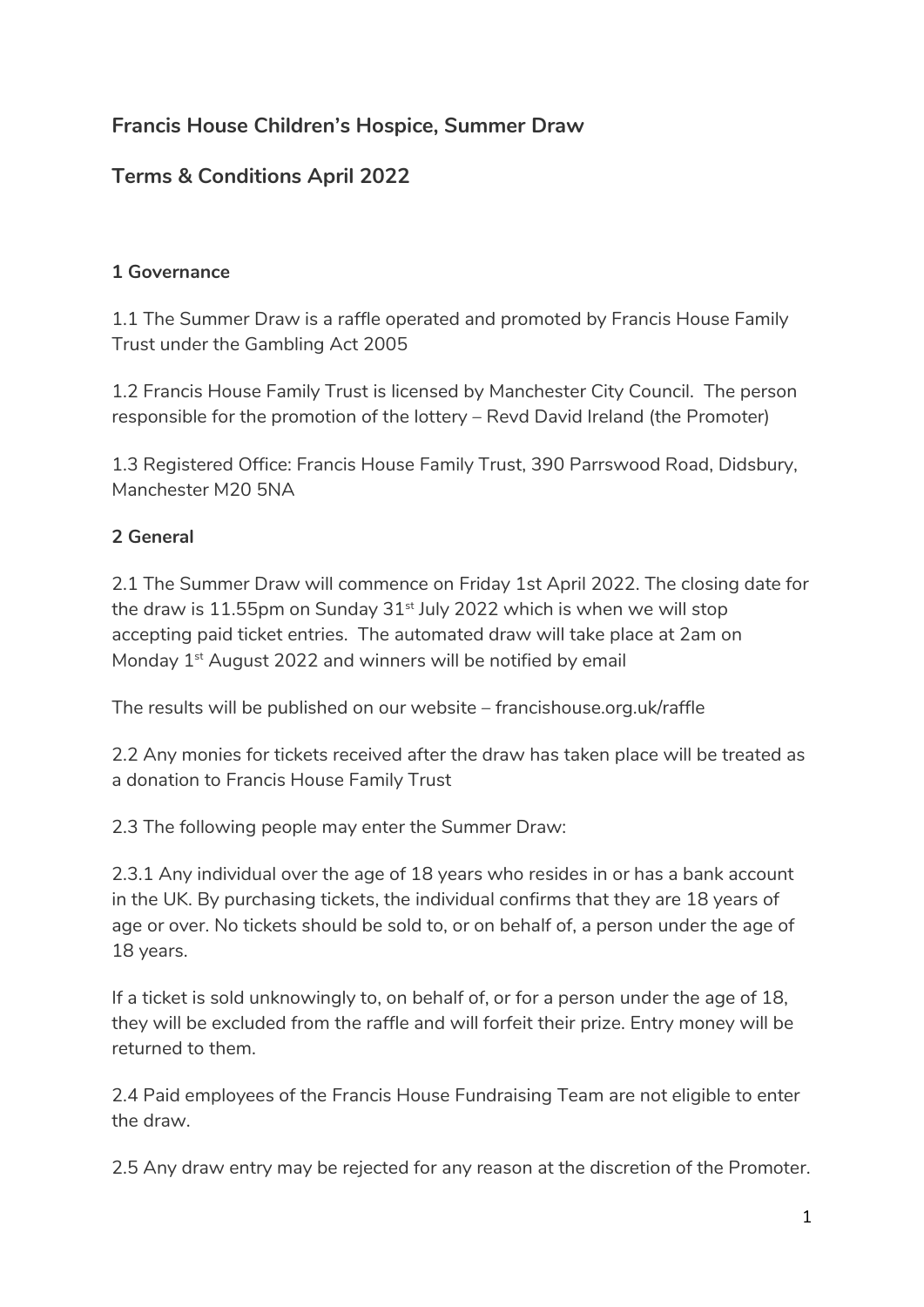2.6 Any draw entry may be withdrawn for any reason at the discretion of the Promoter.

2.7 The Promoter's decision is final in any matter regarding the draw.

### **3 How to Play**

3.1 Each entry costs £2 per ticket. The purchaser will be entered into the draw providing payment has been received prior to the draw taking place.

3.2 Entry to the draw can be made by purchasing tickets using the payment method of debit card online or cash or debit card at the Fundraising Office. We are not able to accept payments by credit card.

3.3 Persons eligible can enter the draw by visiting <https://raffle.francishouse.org.uk/raffle/summer-draw>

The following will be required for entry into the draw:

3.3.1 The purchaser's name, email address, confirmation of age over 18 and payment for entry.

3.4 It is the responsibility of the purchaser to ensure their details held by us are correct.

### **4 Draws & Prizes**

4.1 The draw will be made by computer at random.

The first ticket that is drawn will win the first prize. The second ticket that is drawn will win a designated prize and so on. This process will continue until a total of nine tickets have been drawn. The draw will be witnessed and the results recorded.

4.2 Only purchasers who have paid will be entered into the draw.

4.3 The prizes for this draw are published on the draw web site. The winner will be contacted within three working days of the draw with no requirement to claim.

4.4 Francis House Family Trust reserves the right to withhold the prize if we are not satisfied as to the validity or legality of a purchaser, pending further investigation into the matter.

4.5 The prizes will be issued by either a bank transfer or where this is not possible by cheque within 10 working days of the draw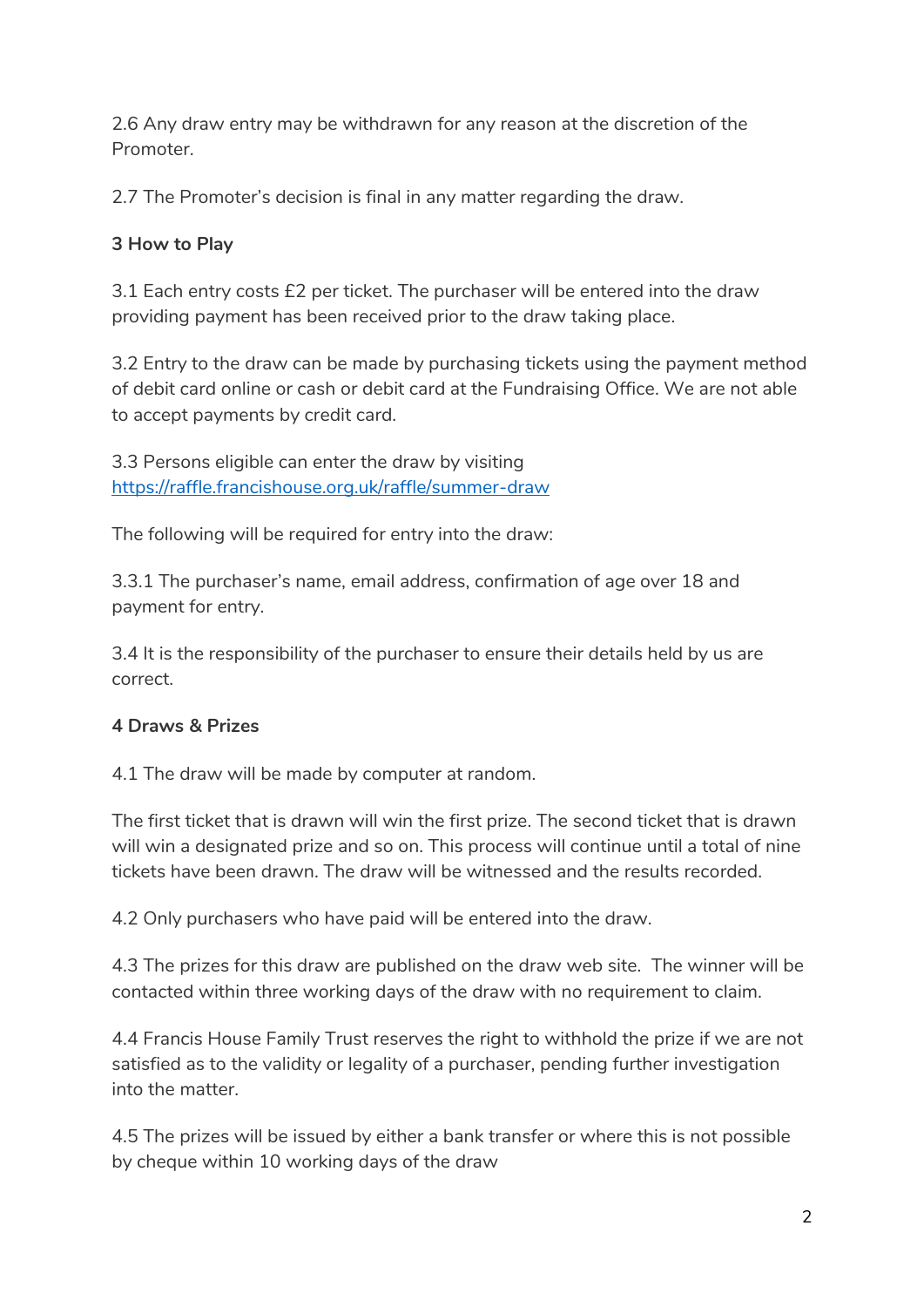4.4. Bank transfers will be made payable to a bank account provided by the winner. Cheques will be sent to the winners by post to the address we have recorded for them.

4.6 Should Francis House Family Trust be unable to issue the prize to the winner because we do not hold their correct details, and after exhaustive investigation which may include communication with the purchaser's last known bank, we will after a period of six months, treat the prize as a donation to Francis House Family **Trust** 

4.7 The prizes cannot be substituted or replaced for any alternative.

4.8 We will deliver prizes within a 20 mile radius of our office at Francis House Family Trust otherwise all prizes must be collected or delivery costs met by the prize winners.

### **5 Liability**

5.1 Francis House Family Trust will not be liable to a purchaser for any loss or damage suffered to a member arising from:

5.1.1 Any delays in payments received from purchasers for entry into the summer draw

5.1.2 Any delays in payments resulting from equipment failure.

### **6 Complaints**

6.1 We take complaints very seriously and treat them as an opportunity to improve. We are always very grateful to hear from people who are willing to take the time to help us to improve. If you have a complaint about the Summer Draw then please contact:

Rachael Taylor Francis House Family Trust, 390 Parrswood Road, M20 5NA

Telephone – 0161 443 2200 Email – [rachael.taylor@francishouse.org.uk](mailto:rachael.taylor@francishouse.org.uk)

Please include your name, address and contact telephone number in any communications to ensure that we are able to contact you.

**7 Law**